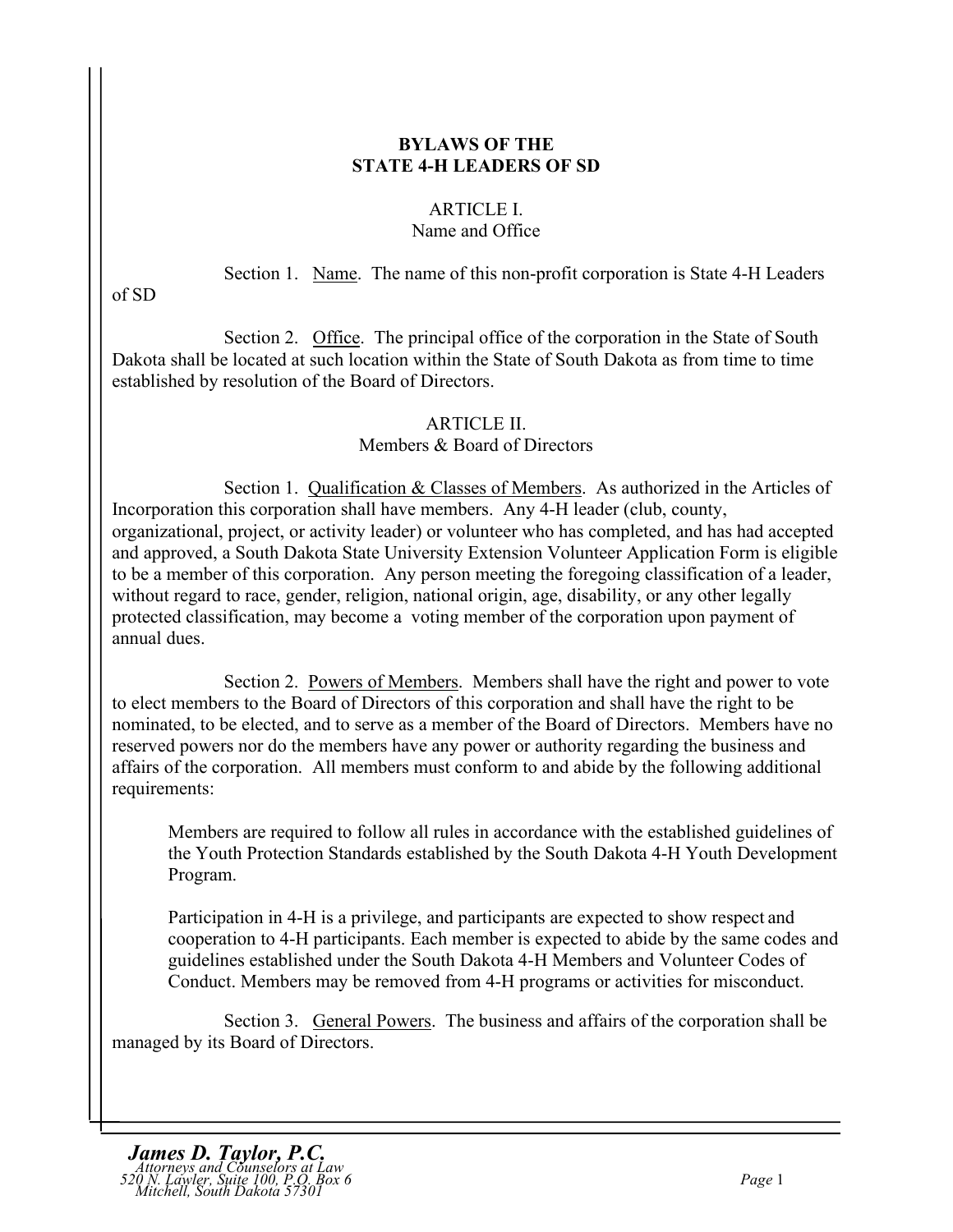Section 4. Number and Tenure. The number of Directors of the corporation shall not be less than thirteen (13) consisting of one (1) Director from each District as set forth in the election process, immediately below. The Board of Directors of the corporation shall be elected through the following process:

**Step 1.** Members of this corporation residing in each District as set forth immediately below shall select, through whatever process or procedure the members of this corporation residing in each District deem appropriate, and prior to the annual meeting of the corporation, one (1) Director of this corporation. The members of this corporation residing in each District shall also select one (1) Alternate Director. Both the Director and the Alternate Director shall attend meetings of the Board of Directors. The Alternate Director from each District shall have voice in all proceedings of the Board of Directors, but shall have no vote except in the absence of the Director. The terms of office for Directors and Alternate Directors initially elected as the first Board of Directors of this corporation shall be either for one (1), two (2), or three (3) years following this schedule: Terms expiring in 2025 - N1, S1, W1, W4, S4; terms expiring in 2024 – N3, S3, W3, S5; terms expiring in  $2023 - N2$ , S2, W2, N4.

| <b>District</b> | <b>Counties</b>                                                     | <b>Term Expires</b> |
|-----------------|---------------------------------------------------------------------|---------------------|
| N <sub>1</sub>  | McPherson, Edmunds, Brown, Marshall, Day                            | Spring 2025         |
| N <sub>2</sub>  | Beadle, Hand Spink                                                  | Spring 2023         |
| N <sub>3</sub>  | Roberts, Grant, Hamlin, Codington, Deuel, Clark                     | Spring 2024         |
| N <sub>4</sub>  | Potter, Faulk, Sully, Hyde, Hughes, Stanley                         | Spring 2023         |
| S <sub>1</sub>  | Minnehaha, Turner, Lincoln                                          | Spring 2025         |
| S <sub>2</sub>  | Clay, Union, Yankton                                                | Spring 2023         |
| S <sub>3</sub>  | Kingsbury, Brookings, Miner, Lake, Moody, McCook                    | Spring 2024         |
| S <sub>4</sub>  | Charles Mix, Douglas, Hutchinson, Bon Homme                         | Spring 2025         |
| S <sub>5</sub>  | Buffalo, Jerauld, Sanborn, Brule, Aurora, Davison, Hanson           | Spring 2024         |
| W <sub>1</sub>  | Bennett, Custer, Fall River, Haakon, Jackson Pennington,<br>Shannon | Spring 2025         |
|                 |                                                                     |                     |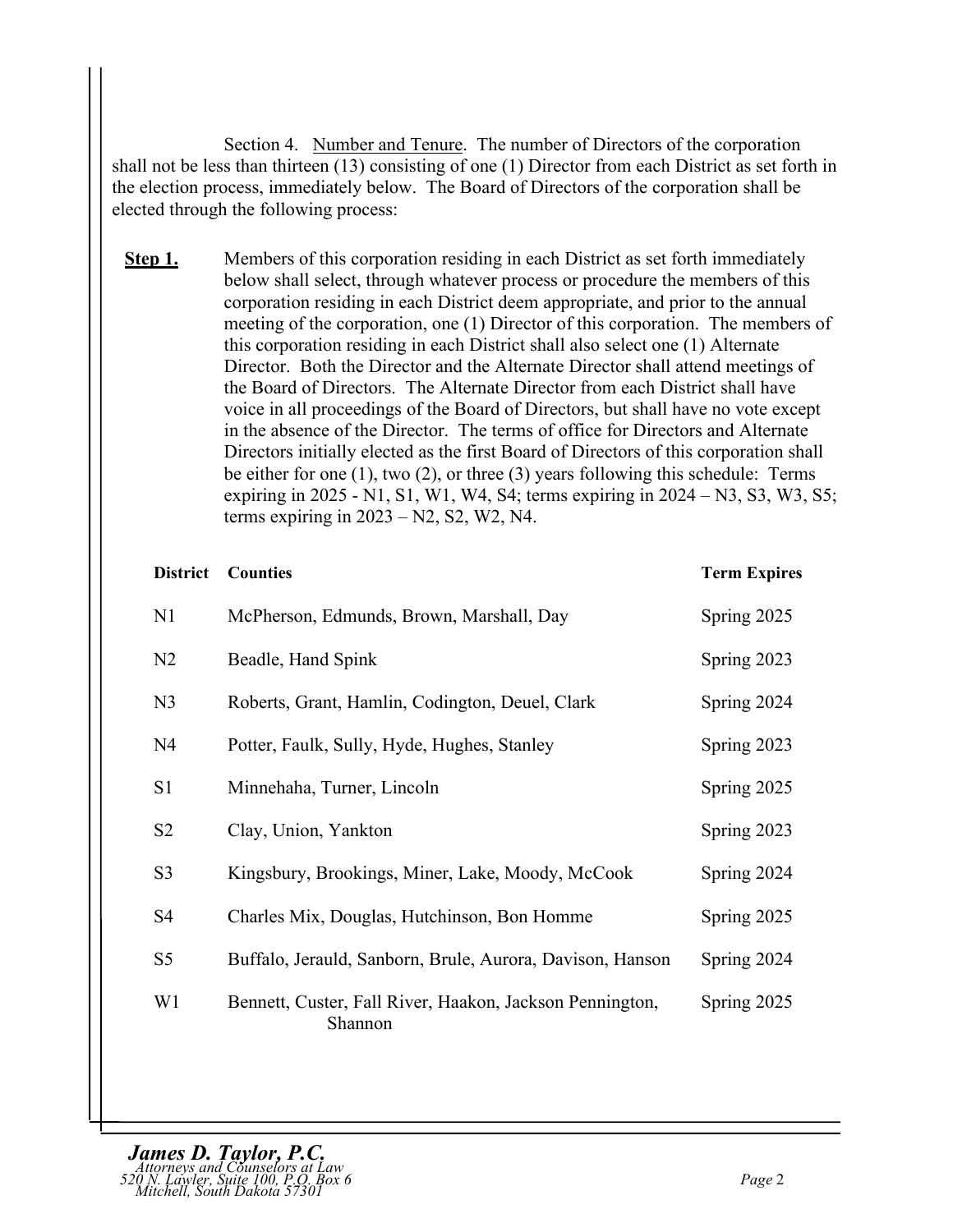| W <sub>2</sub>                                                                                                                                                                                                                                                                                                                                                                                                                                                                                                                                                             | Butte, Harding, Lawrence, Meade, Perkins                                                                                                                                                                                                                                                                                                                                                                                                                                                                                                      | Spring 2023 |  |  |
|----------------------------------------------------------------------------------------------------------------------------------------------------------------------------------------------------------------------------------------------------------------------------------------------------------------------------------------------------------------------------------------------------------------------------------------------------------------------------------------------------------------------------------------------------------------------------|-----------------------------------------------------------------------------------------------------------------------------------------------------------------------------------------------------------------------------------------------------------------------------------------------------------------------------------------------------------------------------------------------------------------------------------------------------------------------------------------------------------------------------------------------|-------------|--|--|
| W <sub>3</sub>                                                                                                                                                                                                                                                                                                                                                                                                                                                                                                                                                             | Jones, Lyman, Mellette, Todd, Tripp, Gregory                                                                                                                                                                                                                                                                                                                                                                                                                                                                                                  | Spring 2024 |  |  |
| W4                                                                                                                                                                                                                                                                                                                                                                                                                                                                                                                                                                         | Corson, Campbell, Walworth, Ziebach, Dewey                                                                                                                                                                                                                                                                                                                                                                                                                                                                                                    | Spring 2025 |  |  |
| <u>Step 2.</u>                                                                                                                                                                                                                                                                                                                                                                                                                                                                                                                                                             | The immediate Past President of this corporation shall be an ex officio member of<br>the Board of Directors having voice in all proceedings of the Board of Directors,<br>but having no vote.                                                                                                                                                                                                                                                                                                                                                 |             |  |  |
| <u>Step 3.</u>                                                                                                                                                                                                                                                                                                                                                                                                                                                                                                                                                             | If an Executive Secretary is hired by the Board of Directors, he or she shall be<br>an ex officio member of the Board of Directors having voice in all proceedings<br>thereof, but having no vote.                                                                                                                                                                                                                                                                                                                                            |             |  |  |
| <u>Step 4.</u>                                                                                                                                                                                                                                                                                                                                                                                                                                                                                                                                                             | The South Dakota 4-H Director (or his or her designee) shall be an ex<br>officio member of the Board of Directors having voice in all proceedings<br>thereof, but having no vote.                                                                                                                                                                                                                                                                                                                                                             |             |  |  |
| <u>Step 5.</u>                                                                                                                                                                                                                                                                                                                                                                                                                                                                                                                                                             | The term of office of a Director is three (3) years commencing on the date of<br>the annual meeting of this corporation. Directors may serve a maximum of two<br>$(2)$ consecutive three $(3)$ year terms. A Director who has served two $(2)$<br>consecutive three (3) year terms shall be ineligible to be elected a Director for<br>a period of three (3) years following completion of his or her second<br>consecutive three (3) year term. An Alternate Director may be elected as a<br>Director at any time during his or her service. |             |  |  |
| Section 5. Regular Meetings. The Board of Directors shall meet at least four (4)<br>times each year at such time and place as shall be determined by Resolution of the Board.                                                                                                                                                                                                                                                                                                                                                                                              |                                                                                                                                                                                                                                                                                                                                                                                                                                                                                                                                               |             |  |  |
| Section 6. Annual Meeting. One $(1)$ of the four $(4)$ required meetings of the<br>Board of Directors shall be an annual meeting of both the Board of Directors and the members,<br>at which the election or replacement of Directors by the members of the corporation shall be<br>conducted. The annual meeting of the members and the annual meeting of the Board of<br>Directors shall be held in in the Spring of each year, that is, between February 15 and May 15 of<br>each year; the specific date, time, and place to be determined by Resolution of the Board. |                                                                                                                                                                                                                                                                                                                                                                                                                                                                                                                                               |             |  |  |
| Section 7. Special Meetings. Special meetings of the Board of Directors may be<br>called by, or at the request of, the President or any two (2) Directors.                                                                                                                                                                                                                                                                                                                                                                                                                 |                                                                                                                                                                                                                                                                                                                                                                                                                                                                                                                                               |             |  |  |
| Section 8. Notice of Meetings. Written notice stating the place, day and hour of<br>the meeting, and, in case of a special meeting, the purpose or purposes for which the meeting is<br>called, shall be delivered not less than ten $(10)$ nor more than fifty $(50)$ days before the date of                                                                                                                                                                                                                                                                             |                                                                                                                                                                                                                                                                                                                                                                                                                                                                                                                                               |             |  |  |

the meeting, either by personal delivery or by mail, or by any other reasonable means including,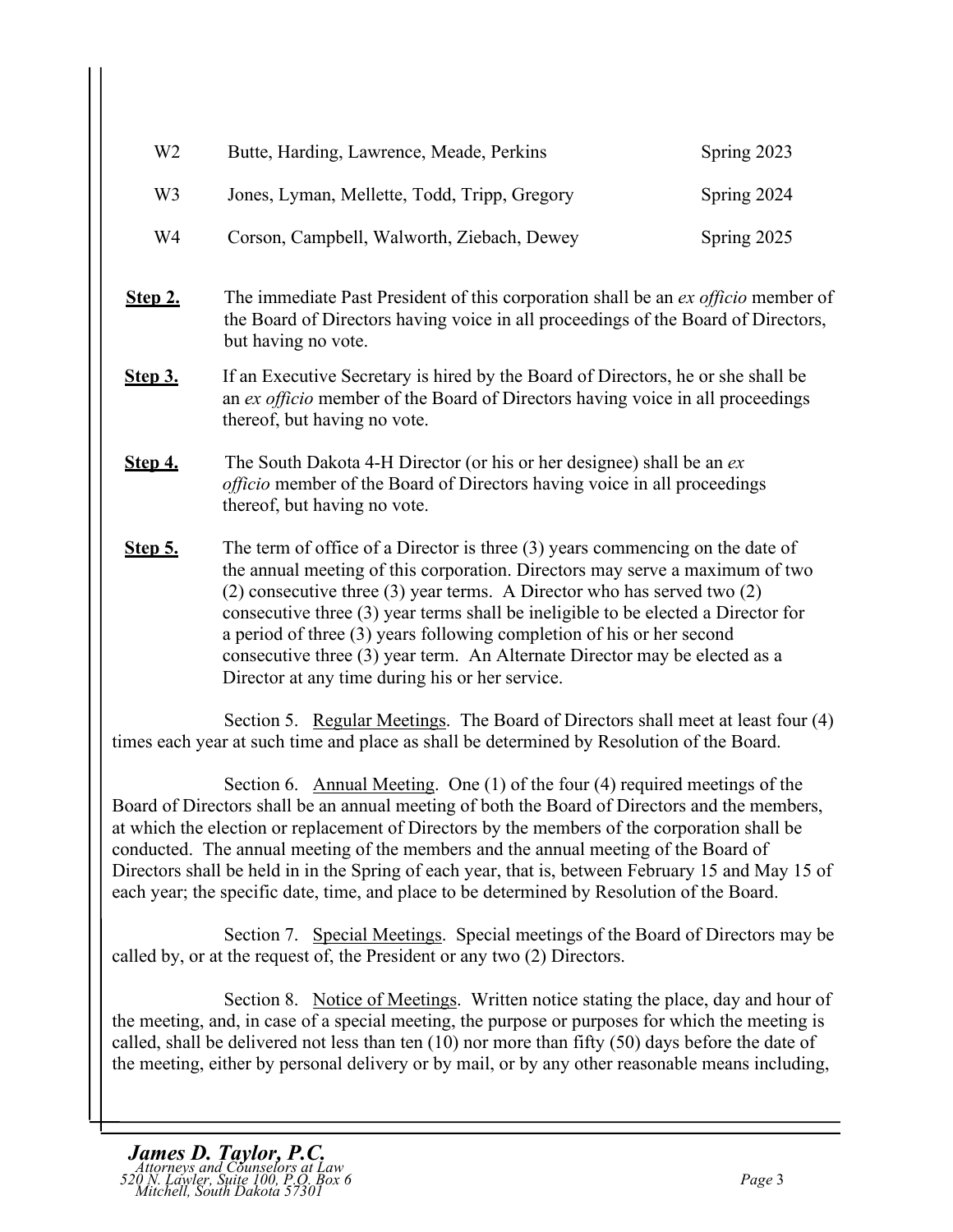but not limited to, traditional mail, hand delivery, email, or electronic facsimile as authorized by SDCL 47-23-7. Any Director may waive notice of any meeting. The attendance of a Director at a meeting, as memorialized in the Secretary-Treasurer's minutes of such meeting, shall constitute a waiver of notice of such meeting, except where a Director attends a meeting for the express purpose of objecting to the transaction of any business because the meeting is not lawfully called or convened.

Section 9. Quorum. A majority of Directors in office shall constitute a quorum for the transaction of business. If less than a majority is present at a meeting, a majority of the Directors present may adjourn the meeting from time to time, without further notice. The act of the majority of the Directors present at a meeting at which a quorum is present shall constitute the act of the Board of Directors.

Section 10. Manner of Acting. All regular or business meetings of the Board of Directors will be conducted in accordance with the principles of the most current edition of *The Modern Rules of Order*, Donald A. Tortorice, American Bar Association Publishing (3<sup>rd</sup> Edition, March, 2007).

Section 11. Action Without a Meeting or by Teleconference or Electronic Mail. Action of the Board of Directors can be taken without a meeting, or by teleconference, or via electronic mail under the following conditions:

- a. Written Consent. Any action that may be taken by the Board at a meeting may be taken without a meeting, if consent in writing, setting forth the action to be taken, shall be provided, before such action, by two-thirds (2/3) of the Directors.
- b. Meetings by Teleconference. Members of the Board may participate in, and take action, by means of teleconference, or similar communications equipment, which allows all persons participating in the meeting to hear each other at the same time. Participation by a Board member in a teleconference constitutes presence in person at a meeting.
- c. Action by Email. The Board may take action by email vote on issues that have previously been discussed at a regular or special meeting, but require additional information before a fully informed decision can be made. Such email actions require a two-thirds (2/3) vote of the Directors.

Section 12. Vacancies. Any vacancy occurring in the Board of Directors, whether a Director or an Alternate Director, may be filled by the affirmative vote of a majority of the remaining Directors, though less than a quorum of the Board of Directors, unless otherwise provided by law. A Director or an Alternate Director so selected must be a member of this corporation and must reside within the District which has a vacancy in the Board of Directors. A Director so selected to fill a vacancy shall serve for the portion of the unexpired term of his predecessor in office extending to the next annual meeting of the corporation. Such Director selected to fill a vacancy may, or may not, at his or her discretion, stand in his District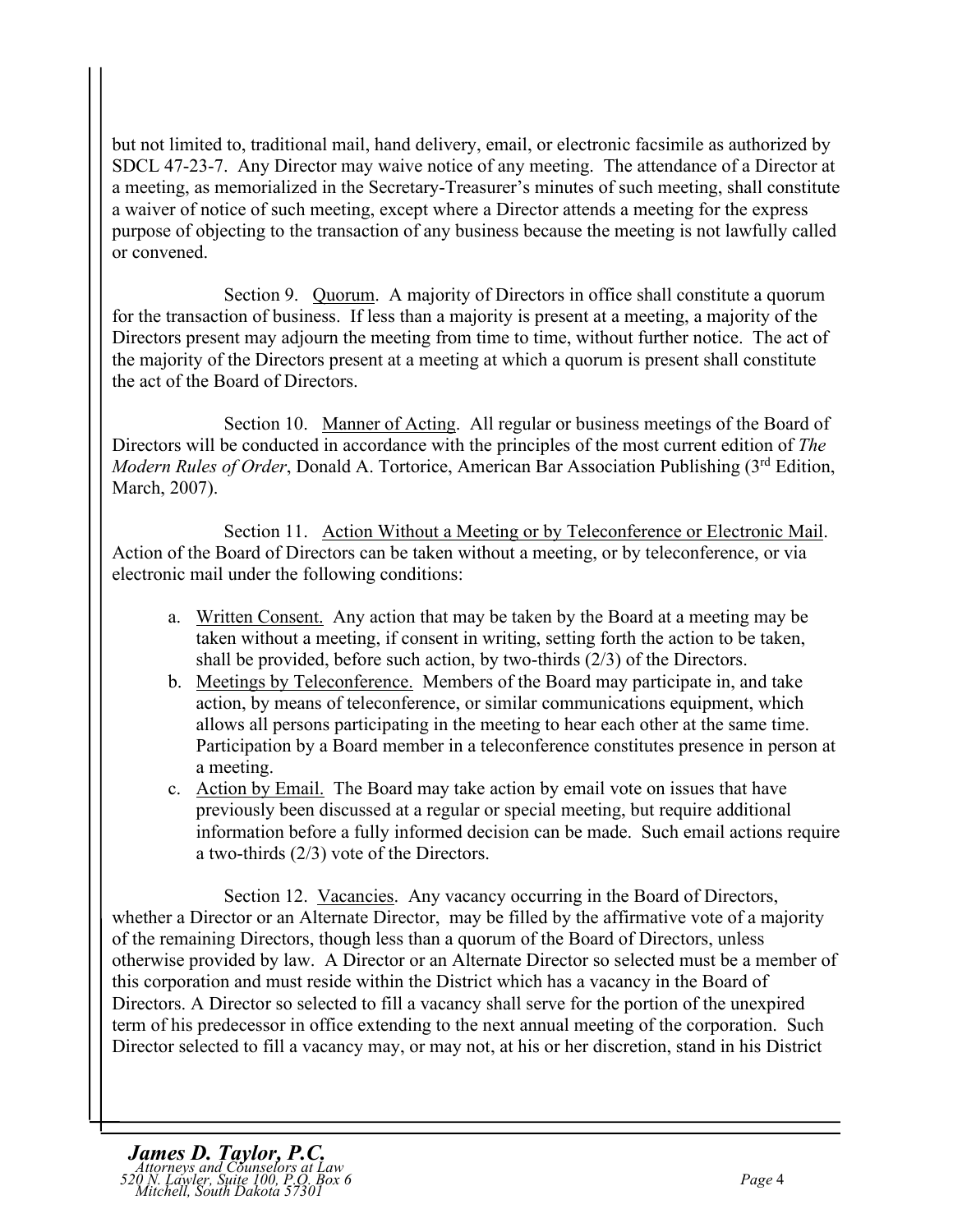for election for a regular, full term prior to the annual meeting of this corporation following his or her selection by the Board of Directors or he may decline to stand for election and, in the latter event, the vacant position shall be filled by general election at the annual meeting.

Section 13. Compensation. Directors shall serve without compensation.

Section 14. Presumption of Assent. A Director of the corporation who is present at a meeting of the Board of Directors at which action on any corporate matter is taken shall be presumed to have assented to the action taken unless his dissent shall be entered in the minutes of the meeting or unless he or she shall file his written dissent to such action with the person acting as the secretary of the meeting before the adjournment thereof or shall forward such dissent by registered mail to the Secretary-Treasurer of the corporation immediately after the adjournment of the meeting. Such right to dissent shall not apply to a Director who voted in favor of such action.

Section 15. Removal. Any Director may be removed from office for cause by a majority vote of those Directors present at any meeting of the Board of Directors at which a quorum is present. Absence from three consecutive meetings of the Board of Directors shall be deemed to be a cause for which a Director may be subject to removal from office.

## ARTICLE III. **Officers**

Section 1. Number. The officers of the corporation shall be chosen by the Board of Directors and shall consist of a President, Vice President, and Secretary-Treasurer, all of whom shall be Directors of the corporation. The same person may hold more than one office except that of President. Assistant officers, agents, and employees, including but not limited to an Executive Secretary, may be elected or appointed by the Board of Directors and shall have such duties as specifically assigned by the Board of Directors.

Section 2. Election and Term of Office. The President shall be elected for a two (2) year term by the Board of Directors. All other officers shall be elected annually by the Board of Directors at its annual meeting. If the election of officers shall not be held at such meeting, such election shall be as soon thereafter as conveniently may be held. Officers shall continue to serve until their successors shall have been elected and qualified. The President shall serve one (1) term only and shall not be eligible for a consecutive term. No other officer may be elected to serve more than two (2) consecutive one (1) year terms in the same principal office.

Section 3. Removal. Any officer or agent elected or appointed by the Board of Directors may be removed by the Board of Directors whenever in its judgment the best interest of the corporation would be served thereby.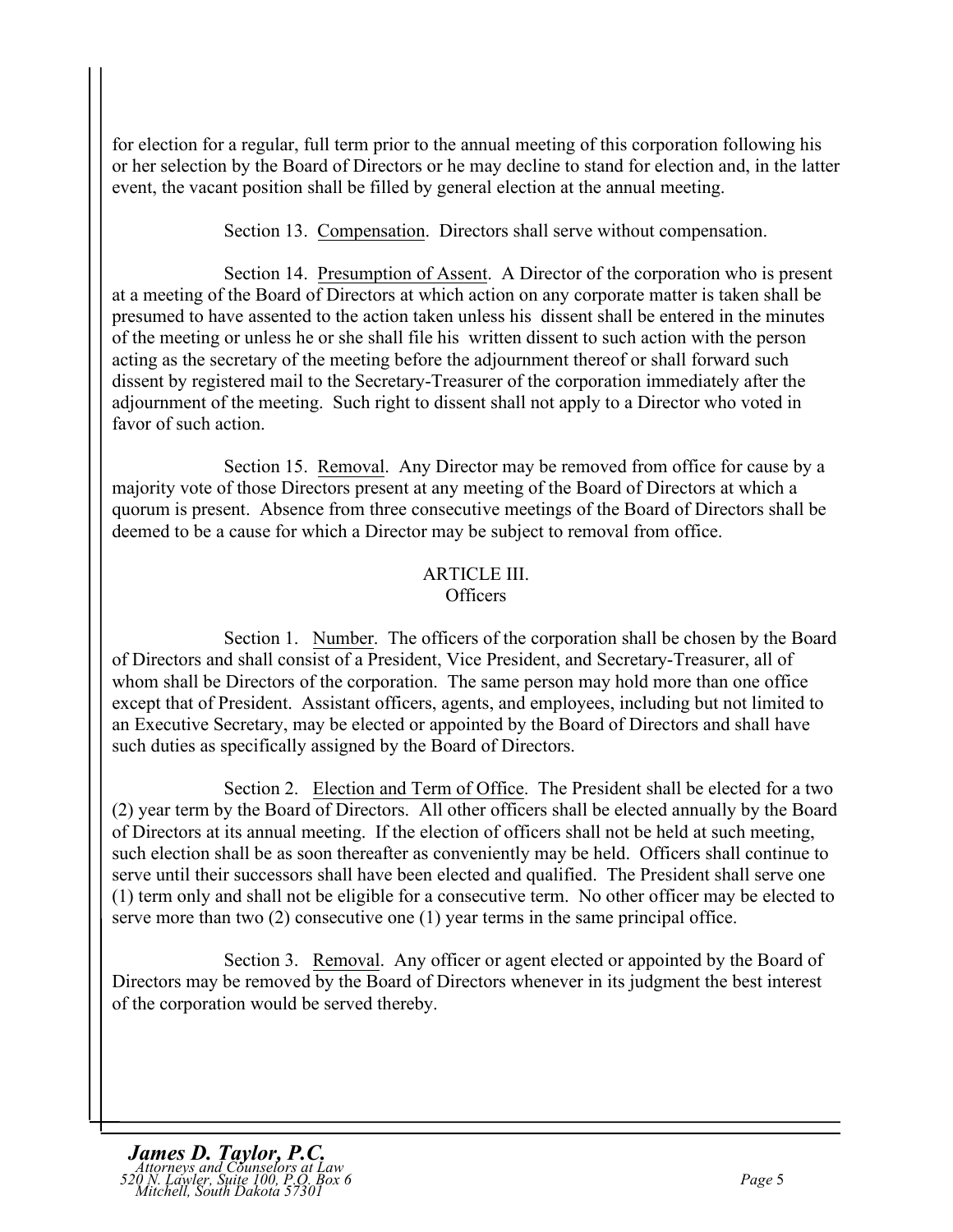Section 4. Vacancies. A vacancy in any office because of death, resignation, removal, disqualification or otherwise, may be filled by the Board of Directors for the unexpired portion of the term.

Section 5. President. The President shall be the principal executive officer of the corporation and, subject to the control of the Board of Directors, shall, in general, supervise and control all of the business and affairs of the corporation. He or she shall, when present, preside at all meetings of the Board of Directors. He or she may sign, with the Secretary-Treasurer, or any other proper officer of the corporation thereunto authorized by the Board of Directors, any deeds, mortgages, bonds, contracts or other instruments which the Board of Directors has specifically authorized to be executed, except in cases where the signing and execution thereof shall be expressly delegated by the Board of Directors, or by these Bylaws, to some other officer or agent of the corporation, or shall be required by law to be otherwise signed or executed, and, in general, shall perform the duties incident to the office of President, and such other duties as may be prescribed by the Board of Directors from time to time.

Section 6. Vice President. In the absence of the President, or in the event of his death, inability or refusal to act, the Vice President shall perform the duties of the President, and when so acting, shall have all of the powers of, and be subject to all of the restrictions upon, the President. The Vice President shall perform such other duties as from time to time may be assigned to him by the President or by the Board of Directors.

Section 7. Secretary-Treasurer. The Secretary-Treasurer shall assume responsibility to keep the minutes of the proceedings of the Board of Directors in one or more books provided for that purpose, to see that all notices are duly given in accordance with the provisions of these Bylaws, or as required by law, to be custodian of the corporate records and of the seal of the corporation and see that the seal of the corporation is affixed to all documents, the execution of which, on behalf of the corporation under its seal, is duly authorized, to keep a register of the post office address of each Director, which shall be furnished to the Secretary-Treasurer by such Director, and, in general, to perform all duties incident to the office of Secretary-Treasurer, and such other duties as from time to time shall be assigned to him by the President or by the Board of Directors. The Secretary-Treasurer may delegate such duties as he or she may desire with the approval of the Board. The Secretary-Treasurer shall have custody of corporate funds and securities. He or she shall keep full and accurate accounts of receipts and disbursements and shall deposit all corporate monies and other valuable effects in the name and to the credit of the corporation in a depository or depositories designated by the Board of Directors. The Secretary-Treasurer shall disburse the funds of the corporation and shall render to the President or the Board of Directors, whenever they may require it, an account of his transactions as Secretary-Treasurer and of the financial condition of the corporation. The Secretary-Treasurer shall perform such other duties as from time to time may be assigned to him by the President or by the Board of Directors. If required by the Board of Directors, the Secretary-Treasurer shall furnish a bond satisfactory to the Board of Directors. The Secretary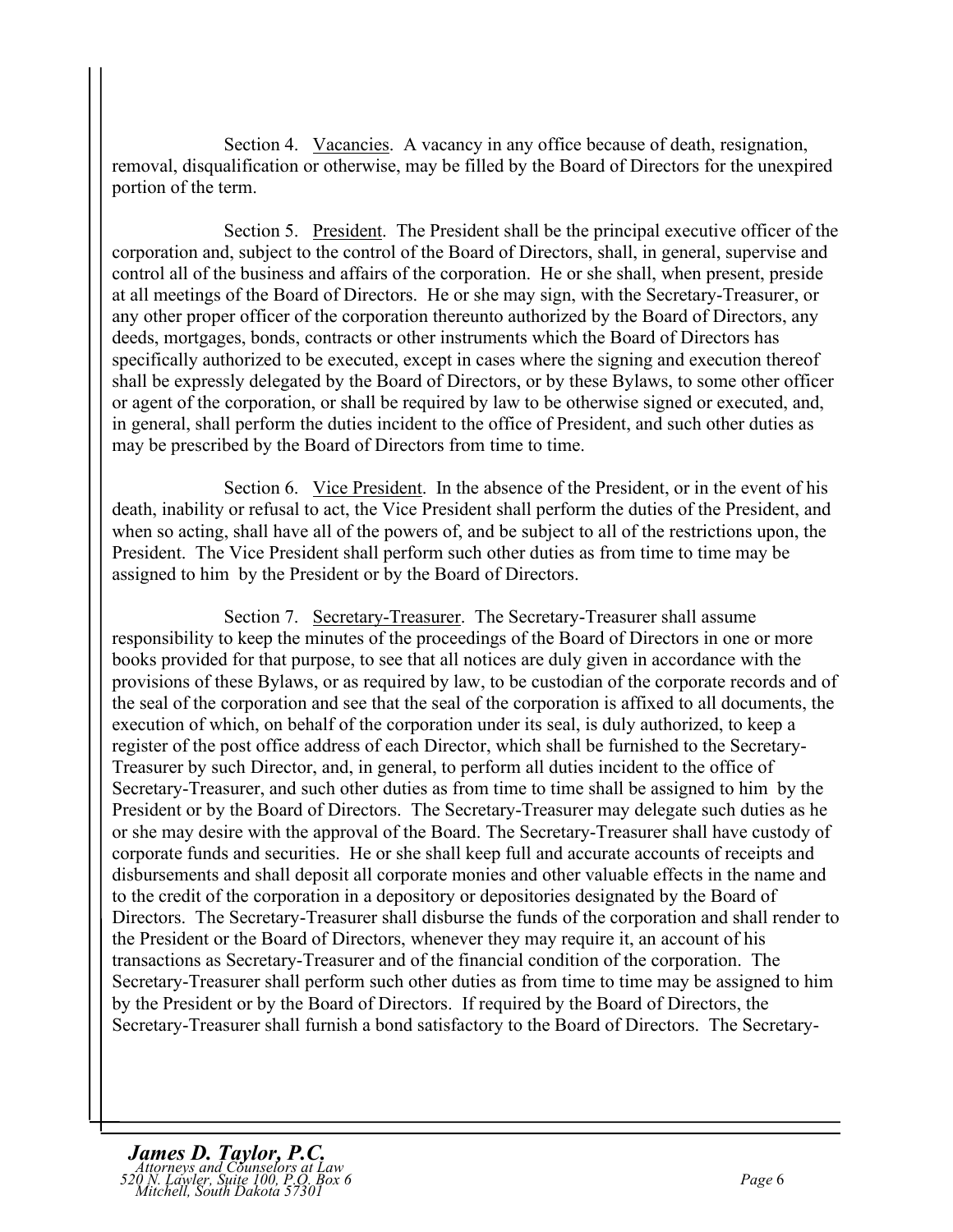Treasurer may delegate such duties as he or she may desire with the approval of the Board of Directors.

## ARTICLE IV. **Committees**

Section 1. Committees. The Board of Directors shall appoint such standing and ad-hoc committees as are necessary to conduct its business.

## ARTICLE V.

## Limitation on Activities

No substantial part of the activities of the corporation shall be the carrying on of propaganda or otherwise attempting to influence legislation, and the corporation shall not participate in or intervene in (including the publishing or distribution of statements) any political campaign on behalf of any candidate for public office. Notwithstanding any other provision of these Bylaws, the corporation shall not carry on any other activities not permitted to be carried on by (1) a corporation exempt from federal income tax under Section  $501(c)(3)$  of the Internal Revenue Code, or (2) a corporation, contributions to which are deductible under Section  $170(c)(2)$  of the Internal Revenue Code and the regulations thereunder as the same now exist or as they may be hereafter amended from time to time.

# ARTICLE VI.

## Fiscal Year

The fiscal year of the corporation shall begin on the first day of October and end on the last day of September of each year.

## ARTICLE VII. Contracts, Loans, Checks and Deposits

Section 1. Contracts. The Board of Directors may authorize any officer or officers, agent or agents, to enter into any contract or execute and deliver any instrument in the name of and on behalf of the corporation, and such authority may be general or confined to specific instances.

Section 2. Loans. No loan shall be contracted on behalf of the corporation and no evidence of indebtedness shall be issued in its name unless authorized by a Resolution of the Board of Directors. Such authority may be general or confined to specific instances.

Section 3. Checks, Drafts, Etc. All checks, drafts or other orders for the payment of money, notes or other evidences of indebtedness issued in the name of the corporation, shall be signed by such officer or officers, agent or agents, of the corporation, and in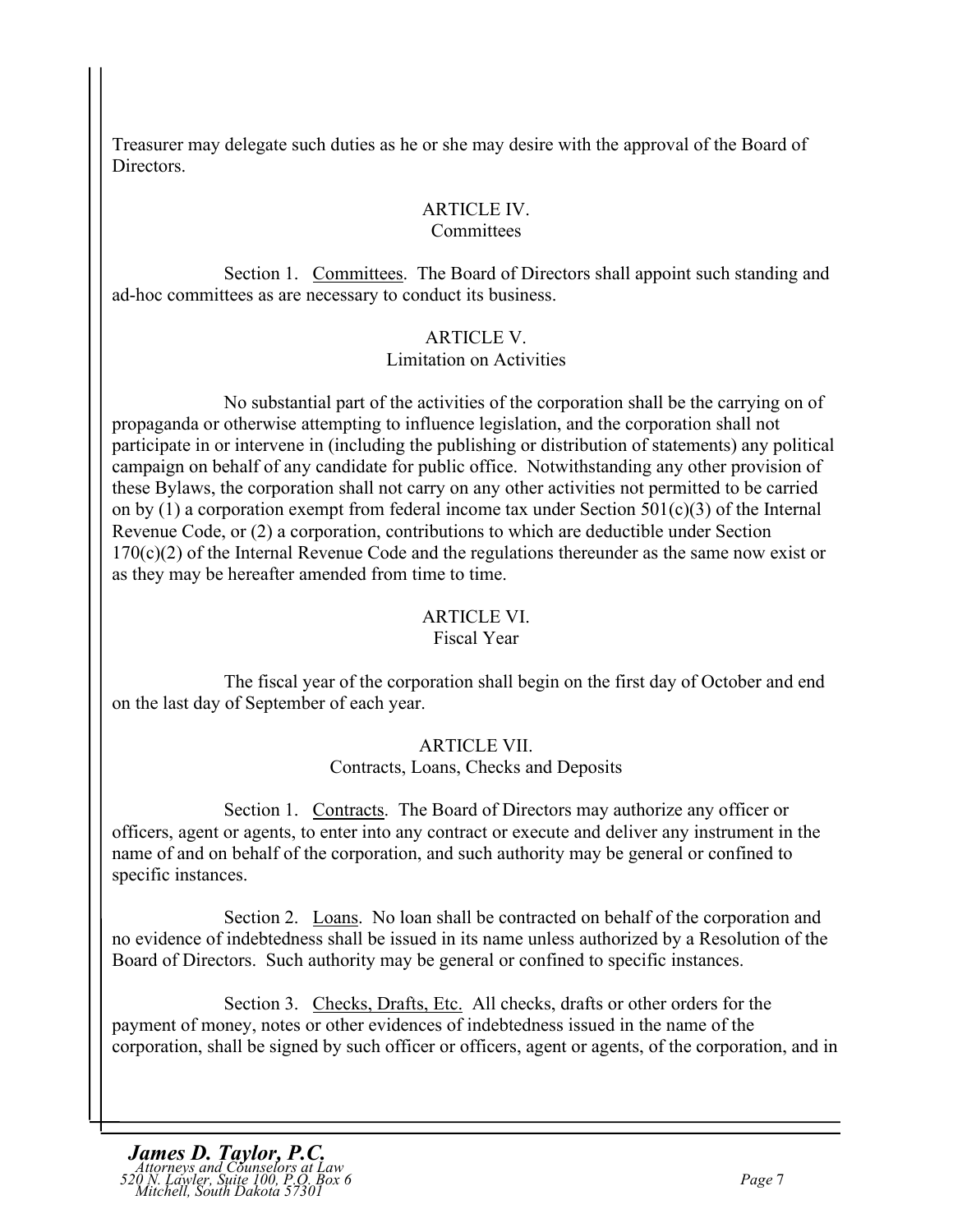such manner as shall from time to time be determined by Resolution of the Board of Directors. In the absence of such determination by the Board of Directors, such instruments shall be signed by the Secretary-Treasurer and countersigned by the President or Vice President of the corporation.

Section 4. Fiscal Operations. To be recognized as a National 4-H Affiliate in good standing this corporation will follow the fiscal operations regulations according to the *SDSU Extension FUNDS POLICY for 4-H Chartered Clubs and Affiliates* and in accord with all applicable state and federal regulations. All funds of the corporation not otherwise employed shall be deposited from time to time to the credit of the corporation in such banks, trust companies, or other depositories as the Board of Directors may select.

## ARTICLE VIII.

## Conflict of Interest

Section 1. Introduction & Purpose. The purpose of the conflict of interest policy is to protect this tax-exempt organization's (Organization) interest when it is contemplating entering into a transaction or arrangement that might benefit the private interest of an officer or Director of the Organization or might result in a possible excess benefit transaction. This policy is intended to supplement but not replace any applicable state and federal laws governing conflict of interest applicable to nonprofit and charitable organizations.

## Section 2. Definitions.

- 1. Interested Person. Any Director, principal officer, or member of a committee with governing board delegated powers, who has a direct or indirect financial interest, as defined below, is an interested person.
- 2. Financial Interest. A person has a financial interest if the person has, directly or indirectly, through business, investment, or family:

a. An ownership or investment interest in any entity with which the Organization has a transaction or arrangement,

b. A compensation arrangement with the Organization or with any entity or individual with which the Organization has a transaction or arrangement, or

c. A potential ownership or investment interest in, or compensation arrangement with, any entity or individual with which the Organization is negotiating a transaction or arrangement.

Compensation includes direct and indirect remuneration as well as gifts or favors that are not insubstantial. A financial interest is not necessarily a conflict of interest. Under Section 3, Subparagraph 2., a person who has a financial interest may have a conflict of interest only if the appropriate governing board or committee decides that a conflict of interest exists.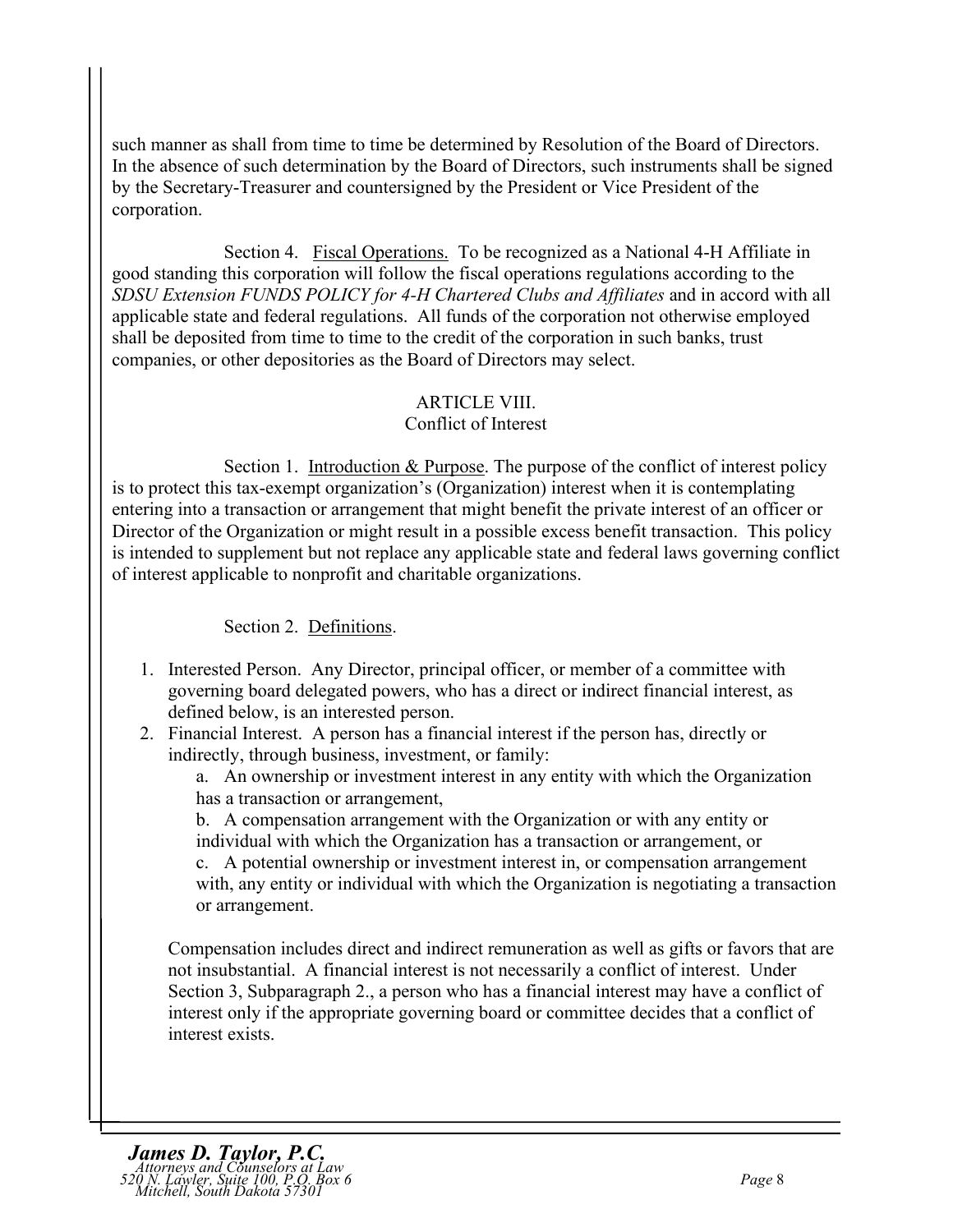## Section 3. Procedures.

- 1. Duty to Disclose. In connection with any actual or possible conflict of interest, an interested person must disclose the existence of the financial interest and be given the opportunity to disclose all material facts to the Directors and members of committees with governing board delegated powers considering the proposed transaction or arrangement.
- 2. Determining Whether a Conflict of Interest Exists.After disclosure of the financial interest and all material facts, and after any discussion with the interested person, s/he shall leave the governing board or committee meeting while the determination of a conflict of interest is discussed and voted upon. The remaining board or committee members shall decide if a conflict of interest exists.
- 3. Procedures for Addressing the Conflict of Interest.

a. An interested person may make a presentation at the governing board or committee meeting, but after the presentation, s/he shall leave the meeting during the discussion of, and the vote on, the transaction or arrangement involving the possible conflict of interest.

b. The chairperson of the governing board or committee shall, if appropriate, appoint a disinterested person or committee to investigate alternatives to the proposed transaction or arrangement.

c. After exercising due diligence, the governing board or committee shall determine whether the Organization can obtain with reasonable efforts a more advantageous transaction or arrangement from a person or entity that would not give rise to a conflict of interest.

d. If a more advantageous transaction or arrangement is not reasonably possible under circumstances not producing a conflict of interest, the governing board or committee shall determine by a majority vote of the disinterested Directors whether the transaction or arrangement is in the Organization's best interest, for its own benefit, and whether it is fair and reasonable. In conformity with the above determination, it shall make its decision as to whether to enter into the transaction or arrangement.

4. Violations of the Conflicts of Interest Policy.

a. If the governing board or committee has reasonable cause to believe a member has failed to disclose actual or possible conflicts of interest, it shall inform the member of the basis for such belief and afford the member an opportunity to explain the alleged failure to disclose.

b. If, after hearing the member's response and after making further investigation as warranted by the circumstances, the governing board or committee determines the member has failed to disclose an actual or possible conflict of interest, it shall take appropriate disciplinary and corrective action.

Section 4. Records of Proceedings. The minutes of the governing board and all committees with board delegated powers shall contain: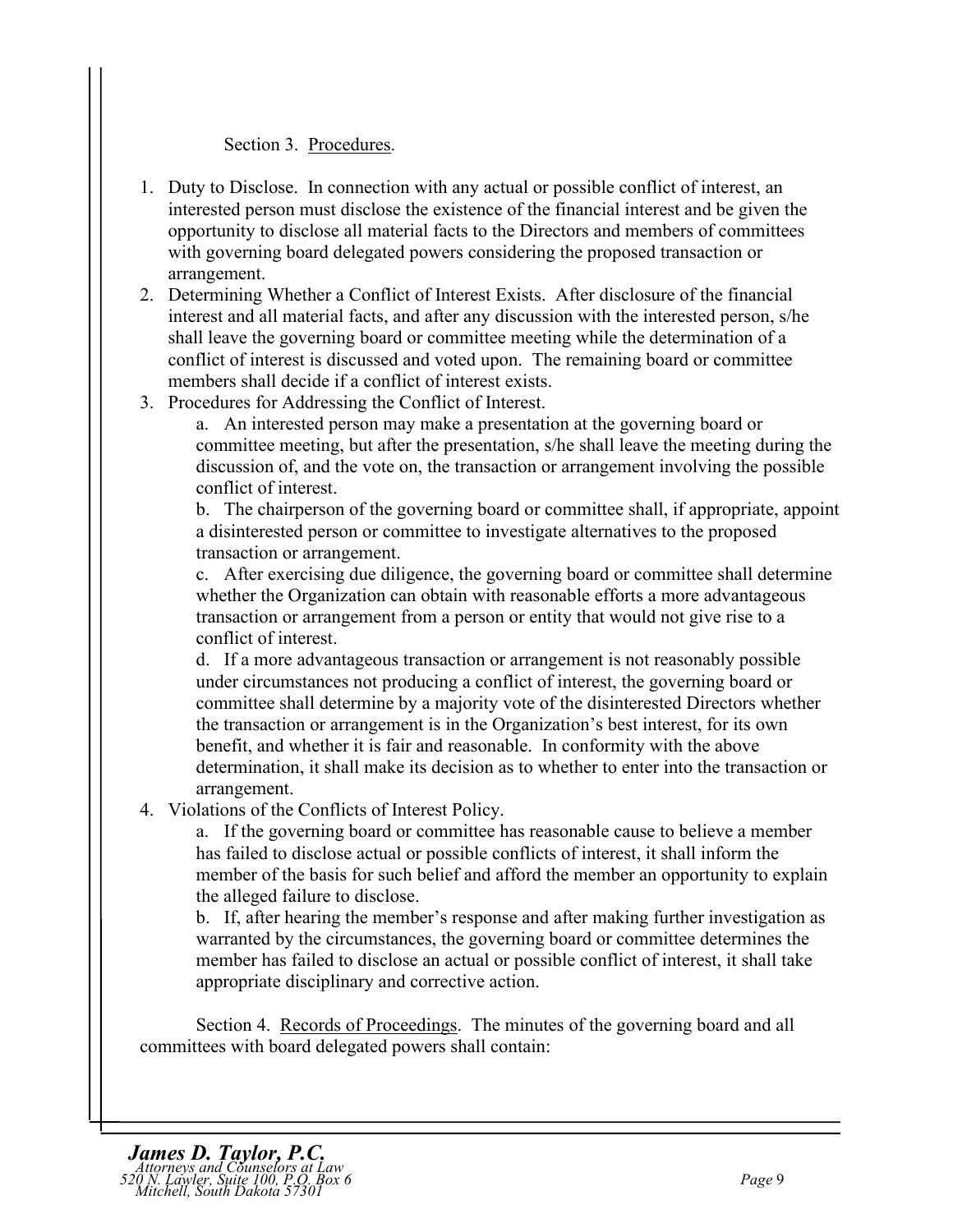a. The names of the persons who disclosed or otherwise were found to have a financial interest in connection with an actual or possible conflict of interest, the nature of the financial interest, any action taken to determine whether a conflict of interest was present, and the governing board's or committee's decision as to whether a conflict of interest in fact existed.

b. The names of the persons who were present for discussions and votes relating to the transaction or arrangement, the content of the discussion, including any alternatives to the proposed transaction or arrangement, and a record of any votes taken in connection with the proceedings.

## Section 5. Compensation.

a. A voting member of the governing board who receives compensation, directly or indirectly, from the Organization for services is precluded from voting on matters pertaining to that member's compensation.

b. A voting member of any committee whose jurisdiction includes compensation matters and who receives compensation, directly or indirectly, from the Organization for services is precluded from voting on matters pertaining to that member's compensation.

c. No voting member of the governing board or any committee whose jurisdiction includes compensation matters and who receives compensation, directly or indirectly, from the Organization, either individually or collectively, is prohibited from providing information to any committee regarding compensation.

Section 6. Annual Statements. Each Director, principal officer and member of a committee with governing board delegated powers shall annually sign a statement which affirms such person:

- a. Has received a copy of the conflicts of interest policy,
- b. Has read and understands the policy,

c. Has agreed to comply with the policy, and

d. Understands the Organization is charitable and in order to maintain its federal tax exemption, it must engage primarily in activities which accomplish one or more of its tax-exempt purposes.

Section 7. Periodic Reviews. To ensure the Organization operates in a manner consistent with charitable purposes and does not engage in activities that could jeopardize its taxexempt status, periodic reviews shall be conducted. The periodic reviews shall, at a minimum, include the following subjects:

> a. Whether compensation arrangements and benefits are reasonable, based on competent survey information, and the result of arm's length bargaining,

b. Whether partnerships, joint ventures, and arrangements with management organizations conform to the Organization's written policies, are properly recorded, reflect reasonable investment or payments for goods and services, further charitable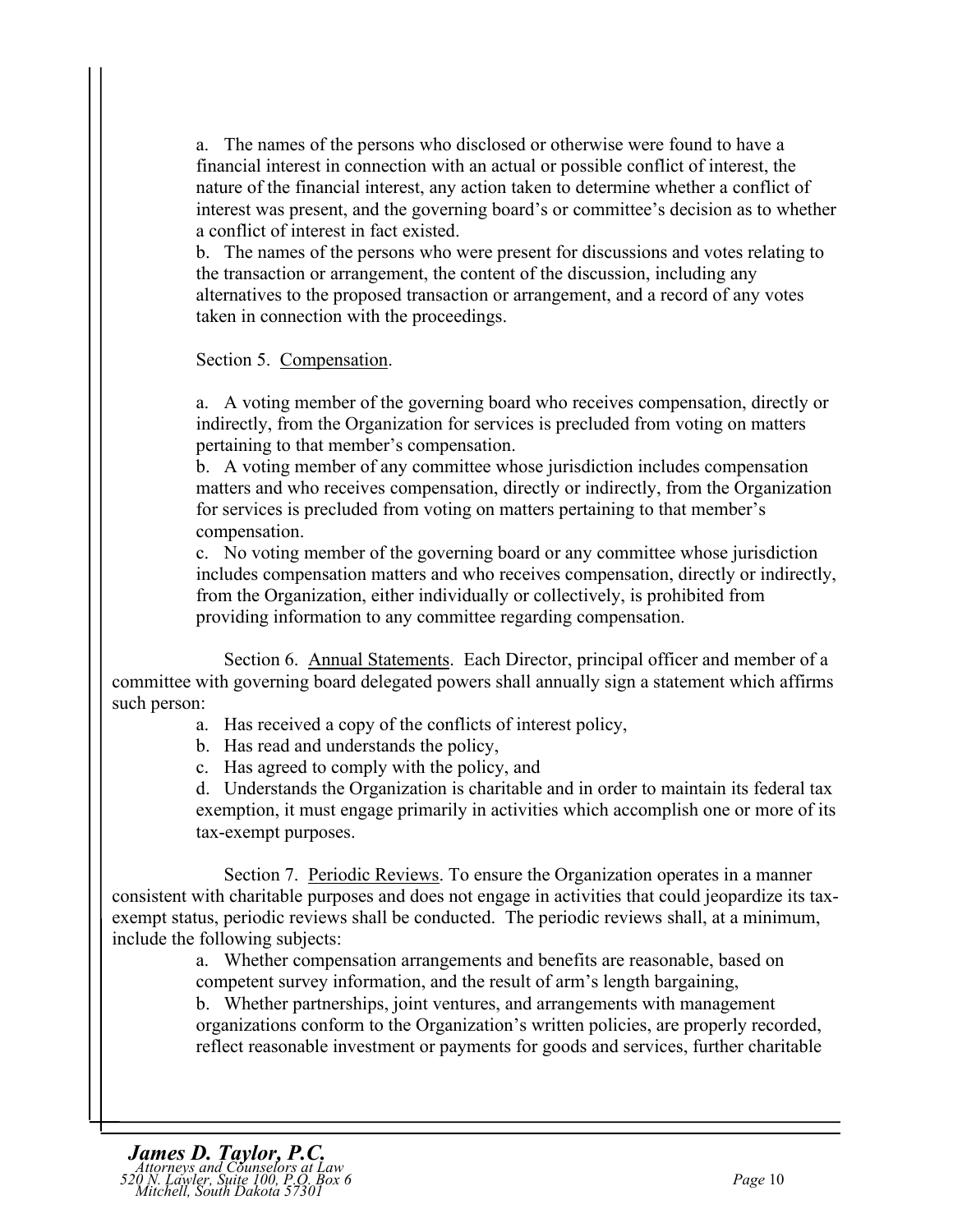purposes and do not result in inurement, impermissible private benefit or in an excess benefit transaction.

Section 8. Use of Outside Experts. When conducting the periodic reviews as provided for in Article VIII., the Organization may, but need not, use outside advisors. If outside experts are used, their use shall not relieve the governing board of its responsibility for ensuring periodic reviews are conducted.

#### **ARTICLE IX.**

#### **Books and Records**

All books and records of the corporation may be inspected by any Director, or his agent or attorney, for any proper purpose at any reasonable time.

#### **ARTICLE X.**

#### Corporate Seal

The Board of Directors shall provide a corporate seal which shall be circular in form and shall have inscribed thereon the name of the corporation and the state of incorporation and the words "Corporate Seal."

#### **ARTICLE XI.** Waiver of Notice

Unless otherwise provided by law, whenever any notice is required to be given to any Director of the corporation under the provisions of these Bylaws or under the provisions of the Articles of Incorporation or under the provisions of the Business Corporation Act, a waiver thereof, in writing, signed by the person or persons entitled to such notice, whether before or after the time stated therein, shall be deemed equivalent to the giving of such notice.

# **ARTICLE XII.**

## Amendments

These Bylaws may be altered, amended, or repealed, and new Bylaws may be adopted by a two thirds (2/3rds) majority of the members present at the annual meeting of the corporation. Such action may be taken at any regular or special meeting of the Board of Directors, provided that at least ten days' written notice is given of intention to alter, amend, or repeal, or to adopt new Bylaws at such meeting.

The undersigned do hereby certify that the foregoing Bylaws were duly adopted as the Bylaws of the State 4-H Leaders of SD, by Resolution of the Board of Directors on ..., 2022, and the same do now constitute the Bylaws of said corporation. <u>Janaery 31</u>

**James D. Taylor, P.C.**<br>Attorneys and Counselors at Law<br>520 N. Lawler, Suite 100, P.Q. Box 6 Mitchell, South Dakota 57301

Page 11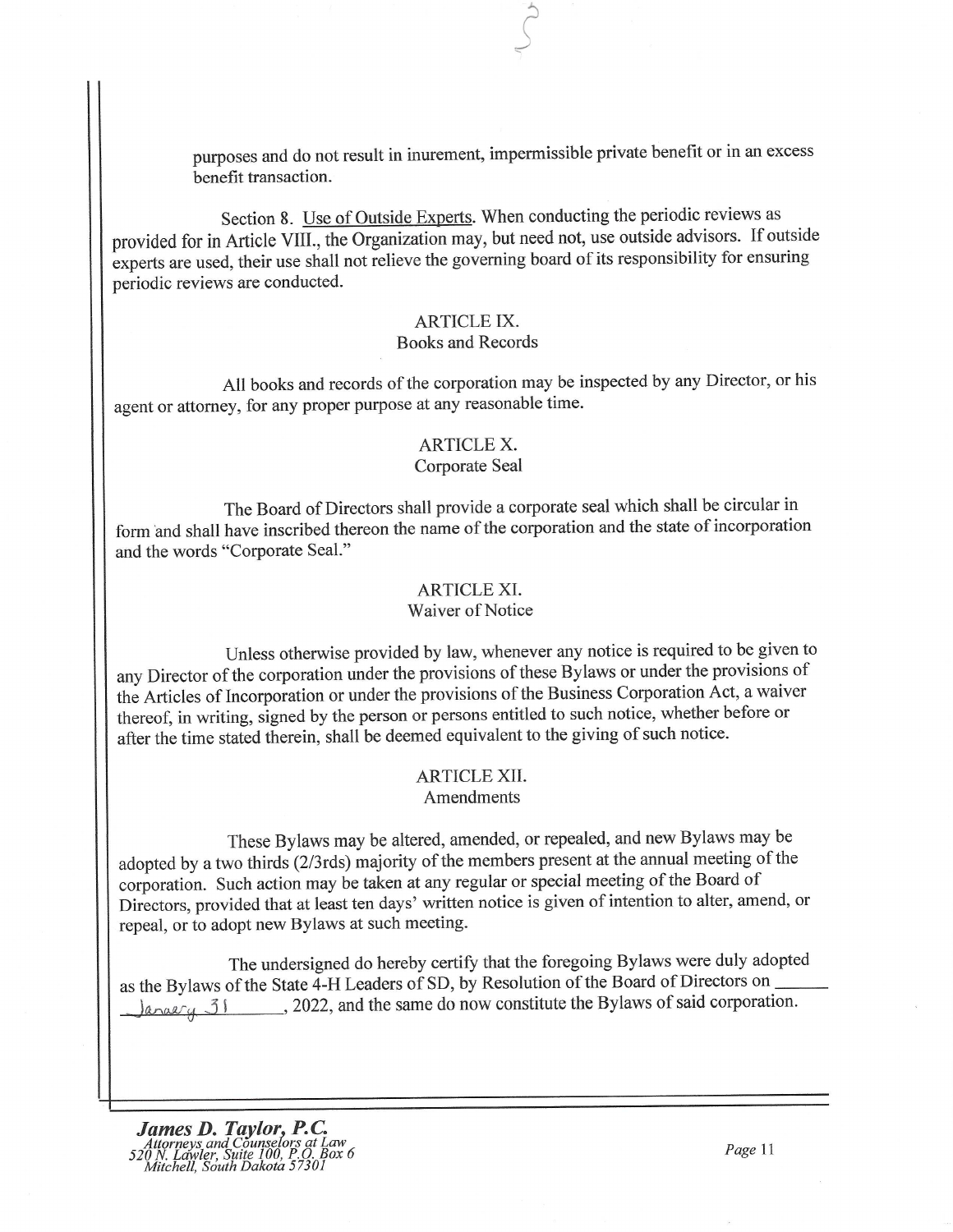President  $\frac{1}{2}$ **ATTEST:** λ

 $\ddot{\phantom{0}}$ 

 $\ddotsc$ 

James D. Taylor, P.C.<br>Attorneys.and.Counselors at Law

Secretary-Treasurer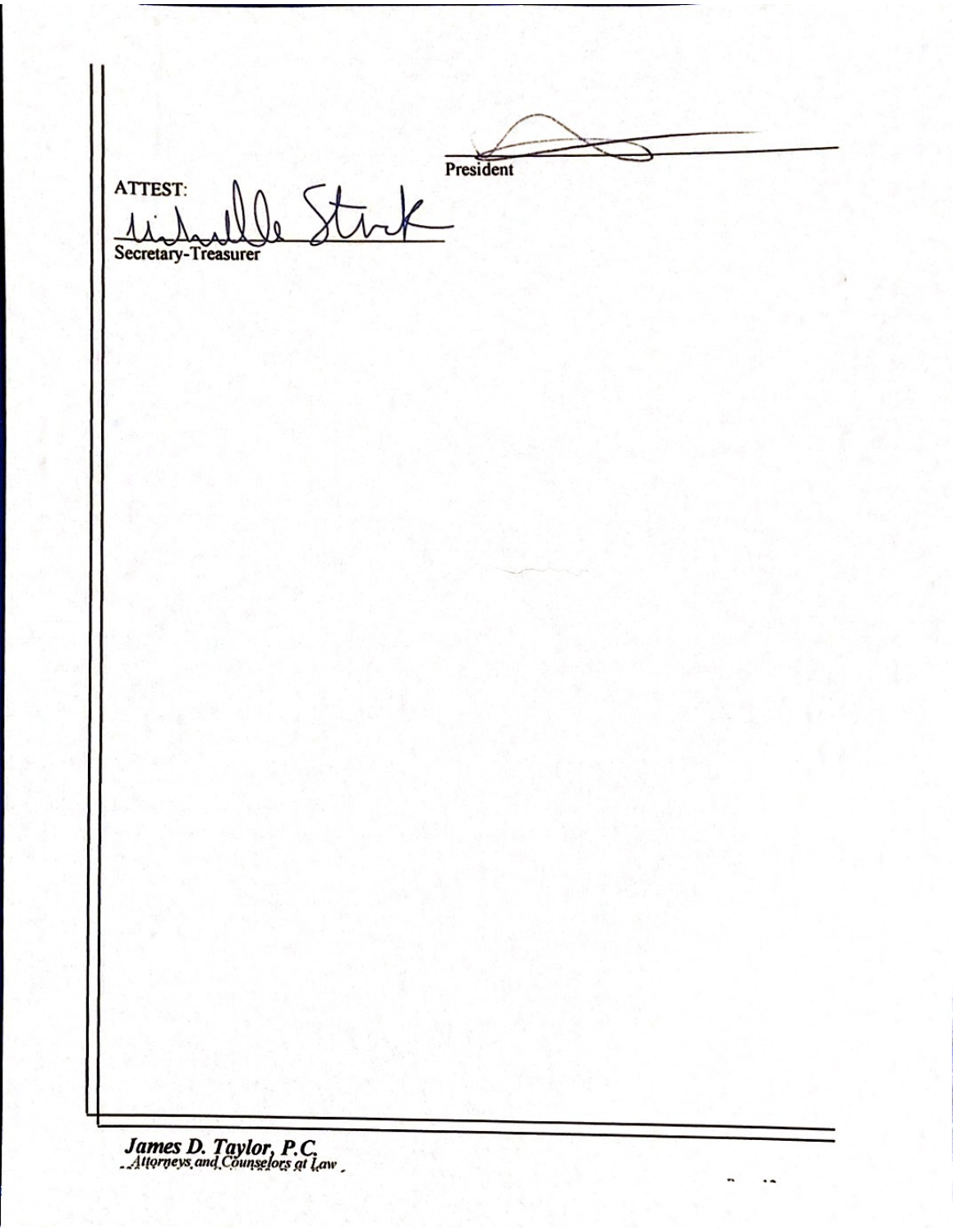#### **SPECIMEN**

#### **Rules of Order for the Conduct of Meetings of the Board of Directors & Its Committees**

[Note: Adopted from *The Modern Rules of Order 2nd Ed.*, Donald A. Tortorice, American Bar Association Publishing (1999)]

#### *Rule 1*

#### **Role of the President**

Authority for conduct of the meeting is assigned to the President, who shall be responsible for timely, fair and reasonable conduct of the meeting's business. Decisions of the President are final on questions of procedure, except that any ruling can be appealed to a vote of the meeting. If a ruling of the President is corrected by the meeting, the President shall amend its ruling to reflect the will of the meeting.

#### *Rule 2*

#### **The Rules and Governing Law**

The rules of conduct of the meeting are subordinate to the bylaws and the articles and to prevailing state or federal law.

#### *Rule 3*

#### **The Agenda**

The President shall be responsible for establishing the order of business, or agenda, in consultation with the Executive Director, and shall ensure that the order of business is posted or circulated as required by the bylaws, articles or law.

#### *Rule 4*

#### **Convening the Meeting**

The President shall be responsible for ascertaining and announcing the presence of a quorum and the due convening of the meeting.

#### *Rule 5*

#### **Special Officers**

The President shall have authority to appoint a Special Chair to conduct the meeting, who may be the Executive Director or any other member of the body, a Recorder or Special Secretary to record minutes, or other special officers for the purpose of assisting in conduct of the meeting. The Special Chair or other specially appointed officers shall serve under the authority of and be subject to direction of the elected or regularly appointed President. A Recorder or Special Secretary shall also serve under supervision of the elected Secretary.

#### *Rule 6*

#### **Approval of Minutes and Reports as Submitted**

By announcement of the President, unless an objection is raised, previously circulated minutes of meetings and reports not requiring action may be approved as submitted. If an objection is made, approval shall be presented in the form of a motion.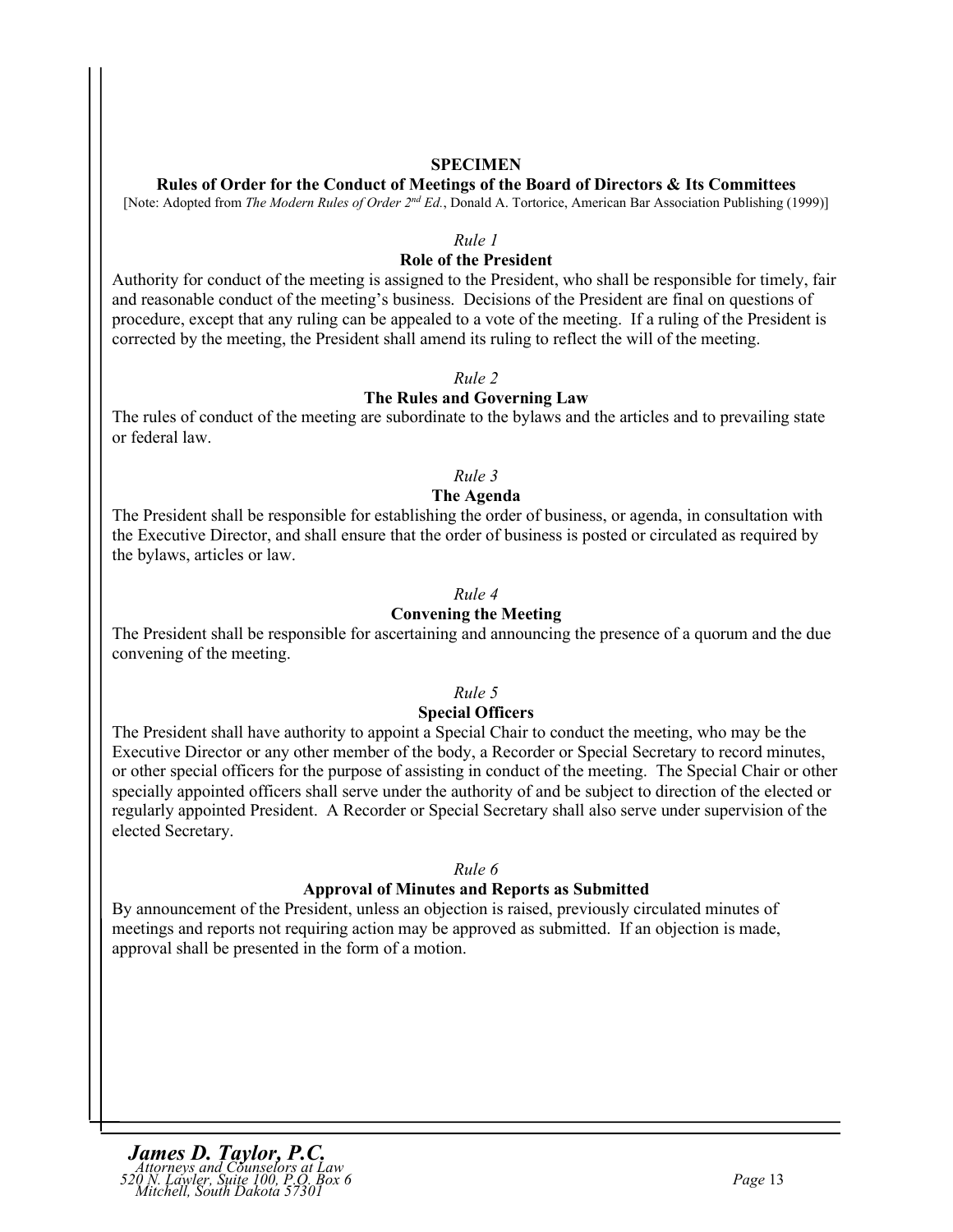#### *Rule 7*

### **General Discussion**

Issues that require consideration of the meeting may be discussed with or without formal motion. An issue may be resolved by recording (1) the general consensus or "sense of the meeting," or (2) by a formal motion.

#### *Rule 8*

### **General Principles for Discussion or Debate**

Discussion of any issue is subject to regulation by the President to assure adequate consideration of relevant points of view in the best interests of the organization. The objectives of discussion are to:

- (1) determine the will of the body and to articulate decisions for conduct of business;
- (2) assure sufficient discussion and consideration of issues so that all pertinent points of view are considered;
- (3) maintain at all times the dignity of the meeting so that each recognized speaker's views are made known to voting participants and to ensure that appropriate respect is accorded all members; and
- (4) present the consideration of business in a manner understood by all participants.

#### *Rule 9*

### **General Consensus or Sense of the Meeting**

When the meeting participants embrace a course of action by a clear consensus, the President may, if there is no objection, state that action upon the issue is resolved by general consensus" or the "sense of the meeting." A ruling as to general consensus or the sense of the meeting shall be recorded in the minutes as the decision of the meeting.

## *Rule 10*

## **Use of Motion Practice**

Where a sense of the meeting cannot be determined with reasonable certainty (as discussed in Rule 9), or where by reason of importance of the matter formal approval or a count of the votes is necessary or desired, the President or any member may state the proposal as a motion under Rules 11 and 12.

## *Rule 11*

## **Motion Practice**

The rules of motion practice shall be applied as a guide to the President in disposition of formal motions, which are resolved by a vote of the meeting.

## *Rule 12*

## **Motion Practice and Precedence**

Under these Rules, motions should be limited to those set forth below. They are grouped into three categories and listed in order of precedence:

- (1) when any motion is pending, any motion listed above it in the list is in order, but those below it are out of order;
- (2) where a required vote is stated, reference is made to those present; and
- (3) voting or reference is to the number of votes cast.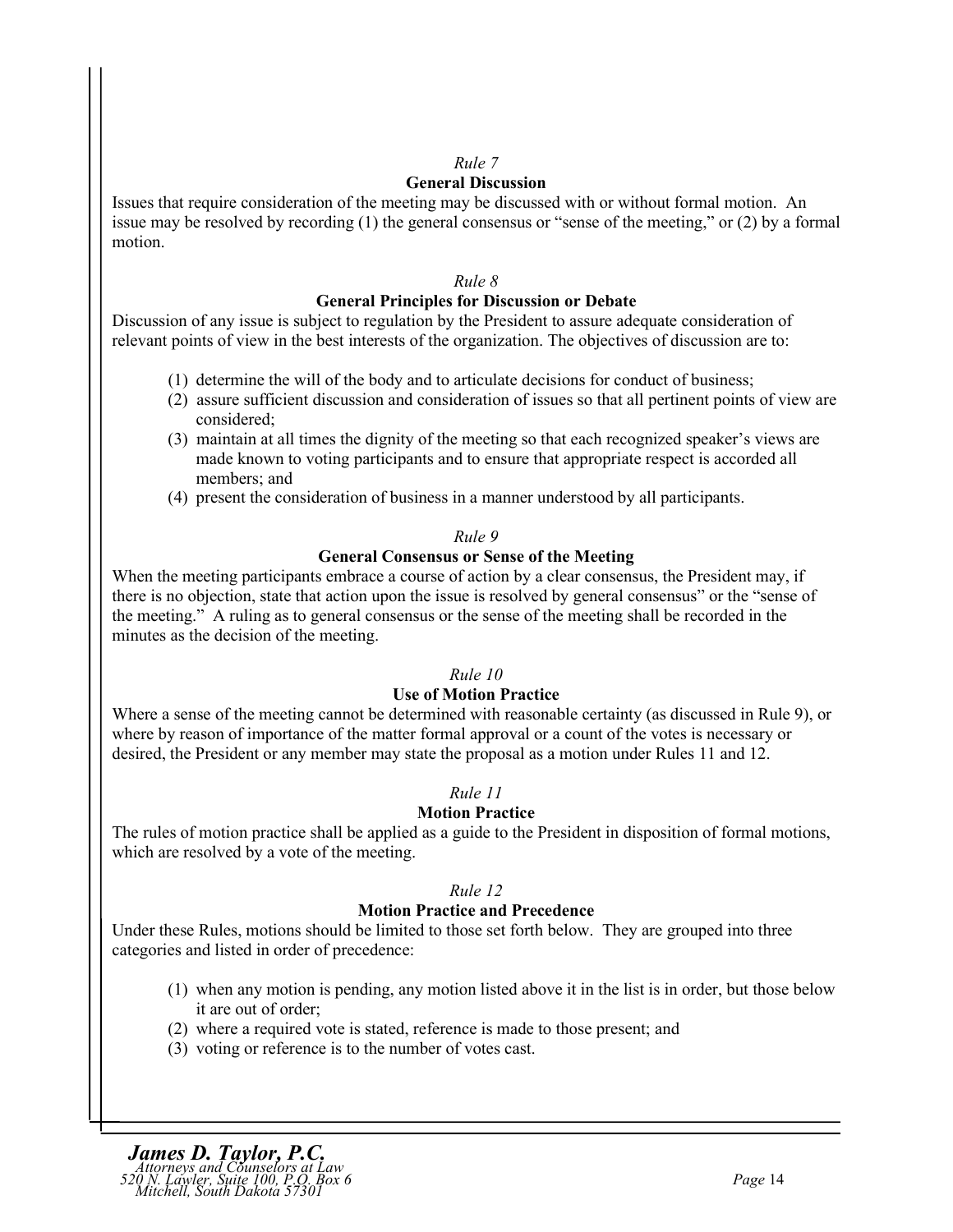### MEETING CONDUCT MOTIONS

- A. Point of Privilege Characteristics:
	- May interrupt a speaker
	- Second not required
	- Not debatable
	- Not amendable
	- Resolved by the President
	- No vote is required
- B. Point of Procedure Characteristics:
	- May interrupt a speaker
	- Second not required
	- Not debatable
	- Not Amendable
	- Resolved by the President
	- No vote is required
	- *Similar Motions Included*: Point of order, point of inquiry
- C. To Appeal a Ruling of the President

Characteristics:

- May not interrupt a speaker
- Second required
- Debatable
- Not amendable
- Majority vote required

*Special Note*: If a ruling of the President is based on governing law (e.g. not a proper subject of the meeting or a matter requiring prior notice), it is not appealable.

- D. To Recess the Meeting
	- Characteristics:
		- May not interrupt a speaker
		- Second required
		- Debatable
		- Amendable
		- Majority vote required

## DISPOSITION MOTIONS

- A. To Withdraw a Motion
	- Characteristics:
	- May interrupt a speaker
	- Second not required
	- Not debatable
	- Not amendable
	- Resolved by the President
	- No vote is required
- B. To Postpone Consideration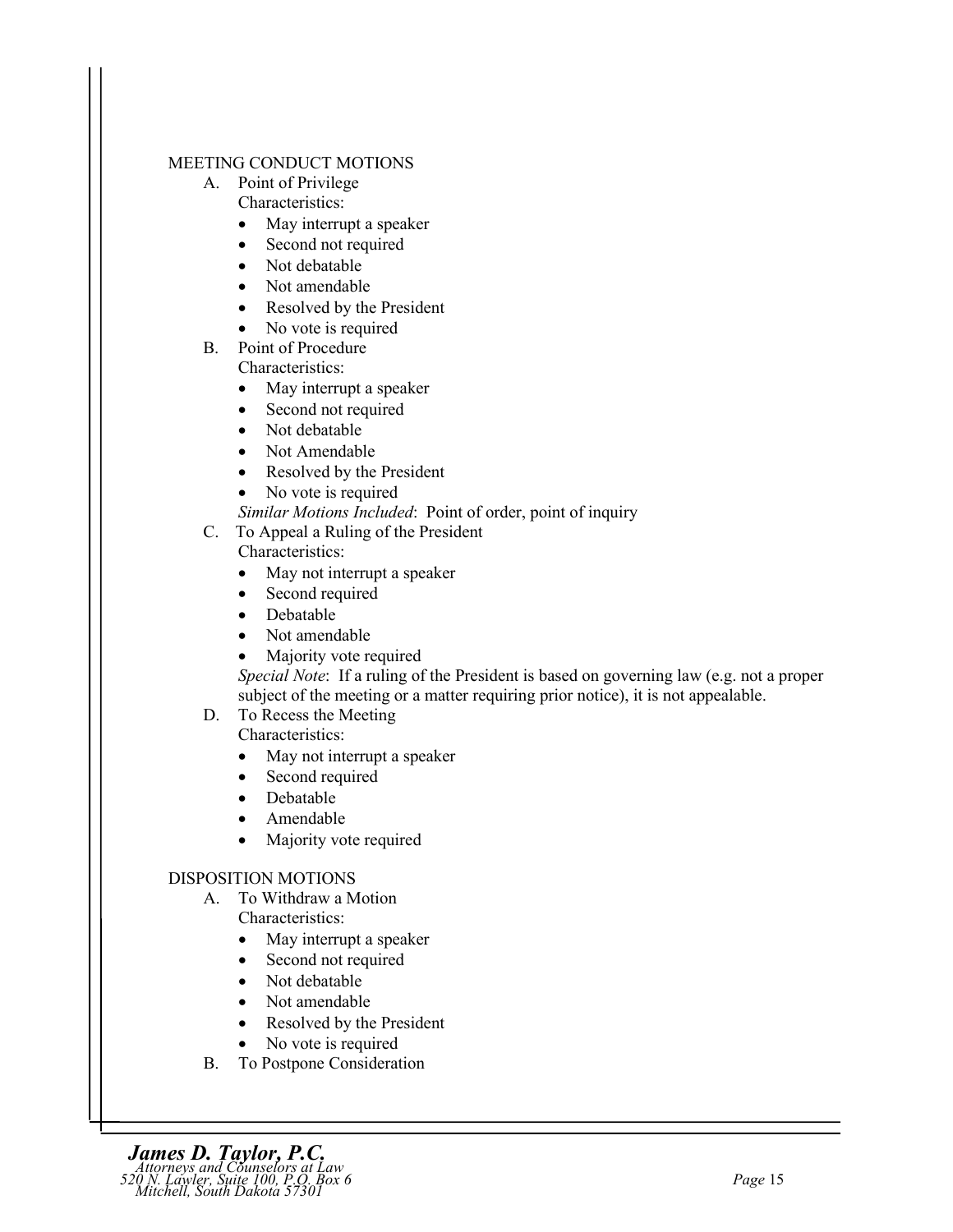Characteristics:

- May not interrupt a speaker
- Second required
- Debatable
- Amendable
- Majority vote required

*Similar Motion Included*: To table; to postpone indefinitely

C. To Refer

Characteristics:

- May not interrupt a speaker
- Second required
- Debatable
- Amendable
- Majority vote required
- D. To Amend

Characteristics:

- May not interrupt a speaker
- Second required
- Debatable
- Amendable
- Majority vote required
- E. To Limit, Extend or Close Debate Characteristics:
	- May not interrupt a speaker
	- Second required
	- Debatable
	- Amendable
	- Two-thirds vote required
	- *Similar Motions Included*: To move the question; to call the previous question
- F. To Count the Vote

Characteristics:

- May not interrupt a speaker
- Second required
- Not Debatable
- Not Amendable
- Mandatory when seconded, no vote required

*Similar Motions Included*: To divide the assembly

#### MAIN MOTIONS – TO TAKE ACTION OR RECONSIDER ACTION TAKEN

Characteristics:

- May not interrupt a speaker
- Second required
- Debatable
- Amendable
- Majority vote required unless a greater vote is prescribed by the bylaws, articles, or law